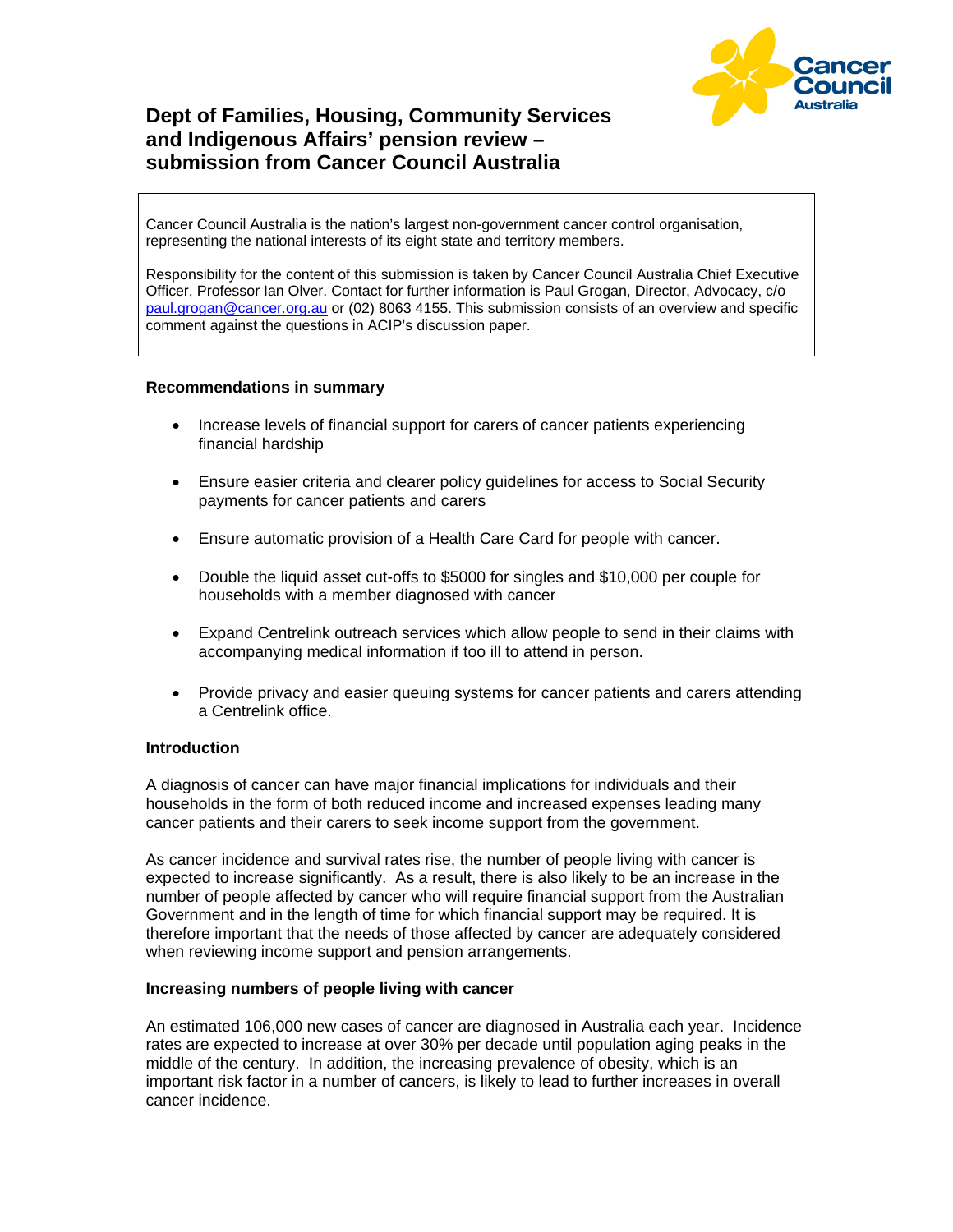The survival rate for many common cancers is also increasing and has improved by more than 30 per cent in the past two decades. More than 60% of cancer patients will now survive more than five years after diagnosis. Consequently, cancer is increasingly being viewed as a chronic disease.

There are currently about 300,000 people living with a diagnosis of cancer (based on fiveyear prevalence data for 2004) and this number is expected to increase substantially as cancer incidence and survival rates increase.

## **Costs of cancer**

In addition to the physical and psychological challenges faced by people diagnosed with cancer, a diagnosis of cancer can have major financial implications for individuals and their households in the form of both reduced income and increased expenses.

Treatment for cancer can be severely disabling and can last for extended periods, during which time the patient may not be able to work, leading to a significant loss of income. Long-term employment prospects may also be affected. In addition, loss of income can be compounded when a partner or other family member needs to take time off work in order to care for the person with cancer. Cancer may also affect an individual's capacity to undertake unpaid work such as housekeeping and caring for children or elderly parents.

Expenses faced by households affected by cancer include treatment and medications, childcare and housekeeping, transport and accommodation costs where travel is required to receive treatment, household modifications, specialist clothing and mobility devices, prostheses, respite care, counselling and support programs and, if the patient succumbs to their disease, funeral costs.

Access Economics has estimated that the average lifetime financial cost of cancer to a household is \$47,200 per person, although this cost varies substantially by age and gender and by cancer type. Costs are generally higher for males than for females (due largely to differences in expected lifetime earnings) and for children than for older people.

In the context of this pension review, the age groups of particular relevance are people of working age and pensioners. For people of working age (aged 15-64) the average lifetime cost of cancer is \$137,400 for males and \$51,500 for females, but this cost can range to up to nearly \$300,000 for males with brain cancer. Over 40,000 new cancer cases or 42.4% of new cancer cases occur in this age group.

For people aged 65 years and over, the average lifetime costs of cancer decreases to an average of \$13,400 for males and \$10,600 for females, with costs less than \$20,000 even for the most expensive cancers. However, this represents a significant proportion of income for those who are retired or on fixed incomes. Over 56,000 new cases of cancer or about 57% of new cases occur in this age group.

Although these amounts represent the lifetime financial costs including loss of income, it is expected that the bulk of the out-of-pocket costs are incurred in the first year of diagnosis and treatment. As well as lost income, a person with cancer can expect to pay an average of \$9,900 in health care costs (medical gap payments, pharmaceutical products etc.) and in other out-of-pocket expenses such as transport, communication, equipment, specialised clothing, respite care and home modifications.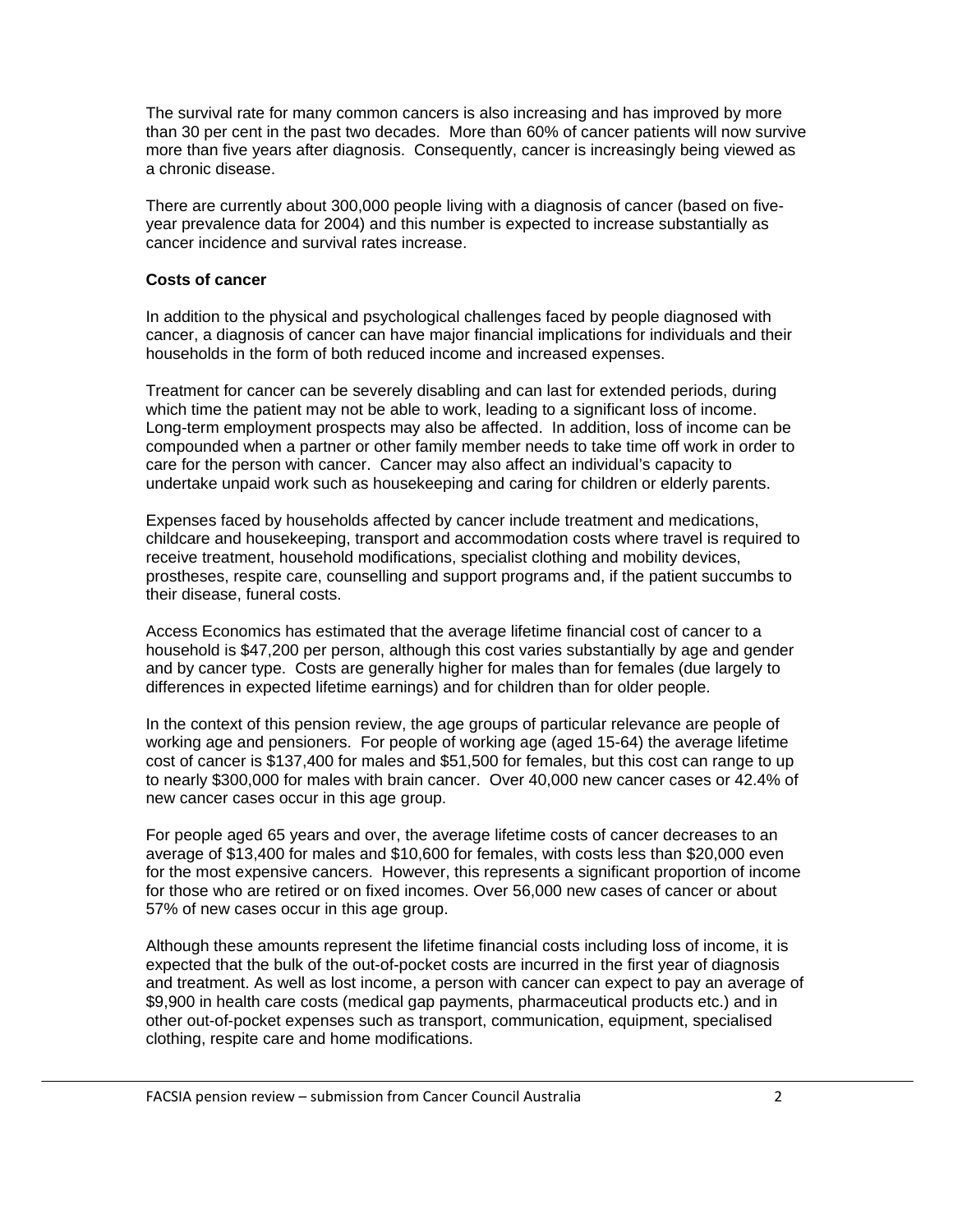#### *Recommendation:* Increase levels of financial support available through Centrelink for cancer patients experiencing financial hardship

### **Carers**

Cancer is one of the 10 most common health conditions in receipt of informal care giving in Australia.

Research indicates that cancer survivors rely strongly on their partners and families for emotional support, rather than psychologists or other healthcare providers. Carers are often working while providing many hours of care each week, with some carers needing to take periods of leave to maintain the role. As a result of caring commitments some carers are unable to work, or have to work fewer hours or in a lower paid job with financial consequences.

The Centre for Health Research and Psycho-oncology (a behavioural research centre jointly funded by the Cancer Council NSW and The University of Newcastle) is conducting a research study into the needs of partners and carers of cancer survivors over the first five years from the cancer diagnosis.

Preliminary results from the study found that a third to a half of carers reported a net household income of less than \$500 per week and many carers received a government pension or benefit.

Almost half of the study group was currently employed (full-time, part-time, casual, selfemployed) and a similar proportion had taken leave or had changed their work situation because of their caring role. Particular issues arose for carers who were self-employed: they were unable to apply for new contracts if unwell or if they had to look after their partner and some had to sell their business.

The study also found that approximately three-quarters of carers reported having significant out-of-pocket costs associated with caring:

- Almost half of carers paid for costs when the cancer survivor visited health care professionals. Average cost \$1700, ranging up to \$14,000.
- Almost half of carers paid for prescription medication for the cancer survivor, and/or over-the-counter medication for the cancer survivor.
- A third of carers paid for travel costs when the cancer survivor visited healthcare professionals. Average cost was \$415, ranging from \$20 to \$5000.
- The majority of carers reported costs paid for these from income, savings and loans.

Care-giving imposes a financial burden in terms of lost income as well as extra expenses, hence increased levels of financial support for carers are needed.

*Recommendation:* Increase levels of financial support for carers of cancer patients experiencing financial hardship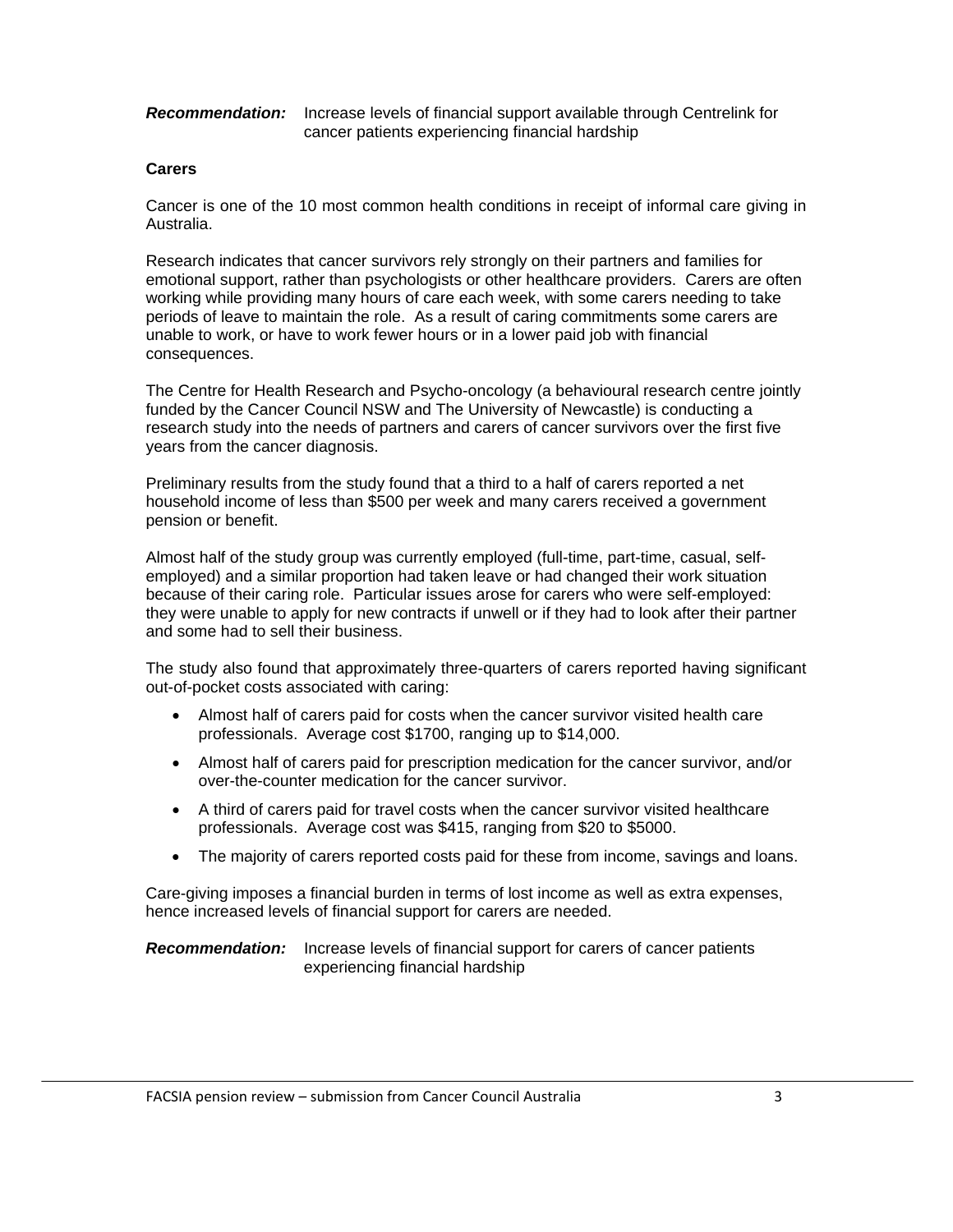### **Social security payments**

Cancer patients of working age who are under financial stress may be eligible to receive assistance through Centrelink under a range of payments.

| <b>Disability</b><br><b>Support Pension</b> | For people unable to work 15 or more hours per<br>week for at least two years due to illness, injury or<br>disability. This has an income/assets test<br>requirement. Recipients must have a physical<br>impairment that has a rating of at last 20 points<br>under the statutory Impairment Tables, which are<br>used to assess ability to work. |
|---------------------------------------------|---------------------------------------------------------------------------------------------------------------------------------------------------------------------------------------------------------------------------------------------------------------------------------------------------------------------------------------------------|
| <b>Sickness</b><br><b>Allowance</b>         | For people temporarily unable to work due to<br>temporary illness, injury or disability who have a<br>job or study to return to.                                                                                                                                                                                                                  |
| <b>Newstart</b><br><b>Allowance</b>         | For unemployed people aged over 21 who are<br>looking for work. An exemption to activity<br>requirements is available for people who are<br>temporarily unable to work due to illness, injury or<br>disability and principal carers (of a child under 16).                                                                                        |
| Carer Payment/<br><b>Carer Allowance</b>    | Carer Payment is for people who provide constant<br>care for a disabled person (adult or child) at home.<br>The Carer Allowance is a fortnightly payment of<br>\$100 which can be paid in addition to Carer<br>Payment or on its own.                                                                                                             |

A number of concerns have been raised by patients regarding the application of these payments.

## *Confusion regarding eligibility*

The eligibility of cancer patients for any particular payment is not always clear cut and this can lead to protracted negotiations with Centrelink staff regarding eligibility. The uncertainty created when these situations arise can place significant additional emotional and financial stress on the household of the cancer patient, especially if they are the main source of income, at a time when stress levels are already high as a result of the cancer diagnosis.

For example, there have been many reports regarding the confusion that arises in relation to cancer patients whose illness is neither temporary nor expected to last for over two years, and who hence appear ineligible for either Sickness Allowance or the Disability Support Pension. For many people with cancer the duration of illness is actually difficult to ascertain, even by medical experts. Several people with cancer have told the Cancer Council that they were initially denied the Disability Support Pension because Centrelink claimed that cancer was 'a temporary illness.' After repeated visits to Centrelink, some of these claimants eventually received the Newstart allowance, whilst others were granted the Disability Support Pension. In most cases, although payments were finally granted, it demonstrated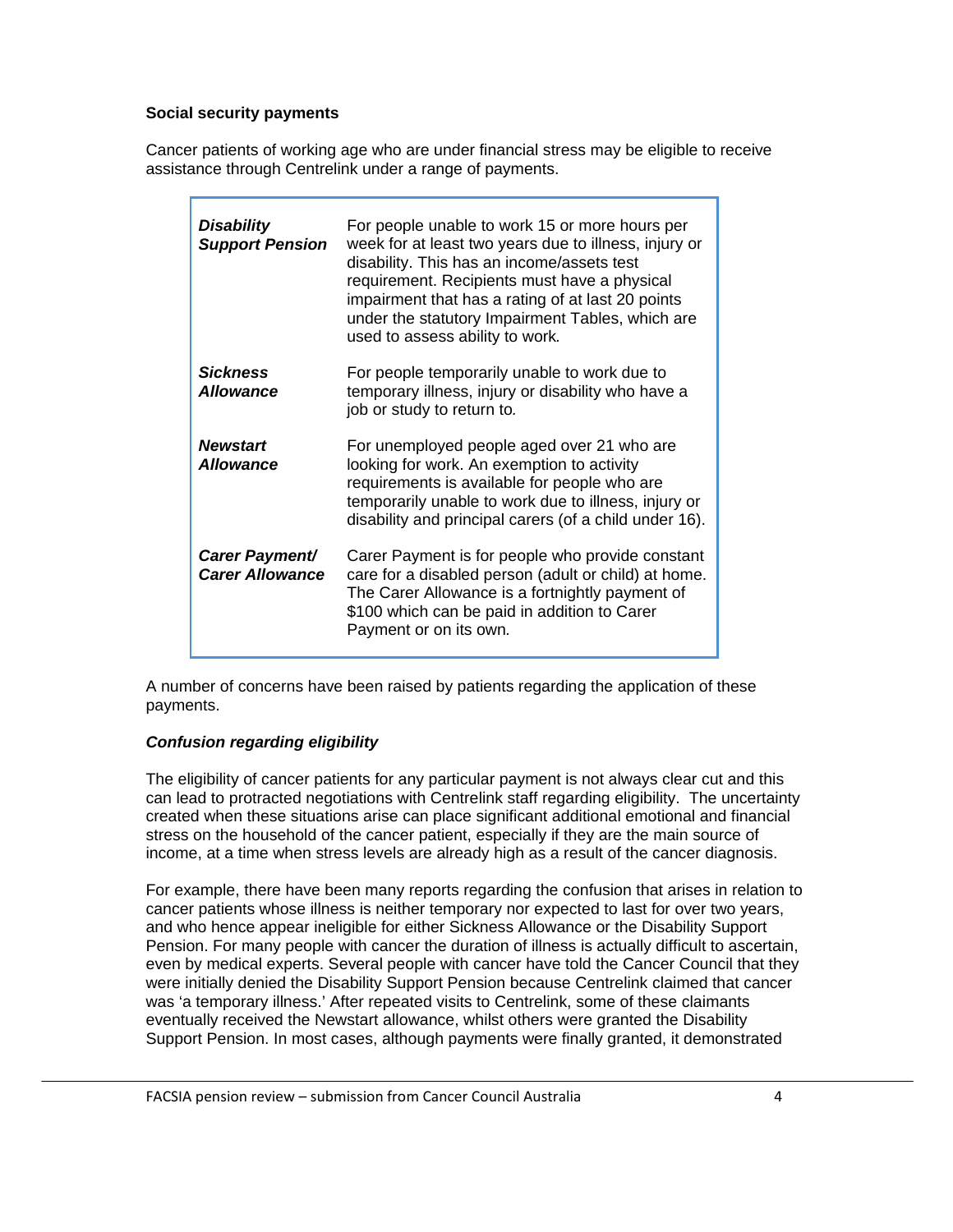confusion on the part of Centrelink staff as to correct critieria, and cancer patients and their carers had to make unnecessary visits to the Centrelink office during a time of illness.

*Recommendations:* Ensure easier criteria and clearer policy guidelines for access to Social Security payments for cancer patients and carers.

> Ensure automatic provision of a Health Care Card for people with cancer.

#### *Concern regarding waiting periods*

The waiting periods that apply to payment of income support by Centrelink can exhaust the financial resources of households affected by cancer at a time when they face an uncertain future with an unclear prognosis for how their disease may progress, increased costs as a direct result of their illness, and loss of income, both in the short term and in terms of their potential future earning capacity.

Where a person with cancer receives annual leave, sick leave, long service leave or redundancy pay at the time they leave their job, this money is counted as income for the length of time covered by these entitlements thereby reducing or delaying social security payments for some time. The income maintenance period can be reduced, but only if a person can prove that they are in financial hardship, and meet a very strict test. The 'Income Maintenance Period' applies to many payments, including Sickness Allowance, Newstart Allowance and Disability Support Pension.

The waiting period for people applying for Sickness Allowance and Newstart Allowance may be further extended under the Liquid Assets Waiting Period, which can delay payments for up to a further 13 weeks. 'Liquid assets' are funds available at short notice (i.e. within 28 days), such as bank deposits and shares. A person who has liquid assets above \$2500 (as a single person) or \$5000 (for a couple or a single person with a child) will face an extra waiting period of one week for each \$1000 over the limit, up to a maximum of 13 weeks.

The liquid assets cut-offs are very low for households facing the high costs of cancer as estimated by Access Economics. It is counterproductive to force people with significant illnesses to essentially use all of their savings at the same time that they are facing an uncertain future, with an unclear prognosis about how their illness may progress. These waiting periods strip often very sick people of usually modest levels of savings at the very time that they may be facing higher medical expenses and transport costs as a direct result of their illness. Money put aside for home modifications, or to purchase care services, is eaten away by these unfair and harsh waiting periods. The exempt amount of \$5,000 for a couple is hardly enough to cover the costs of an even basic funeral if a member of a couple succumbs to their illness. In families with young children, the implications for their future financial security can be particularly severe.

*Recommendation:* Double the liquid asset cut-offs to \$5000 for singles and \$10,000 for couple for households with a member diagnosed with cancer

# *Other concerns*

Other Centrelink issues include the lack of privacy for claimants whilst attending a Centrelink office (Centrelink does not generally provide private offices for people to discuss their medical issues); and, at some offices, being forced to queue up for several hours without a